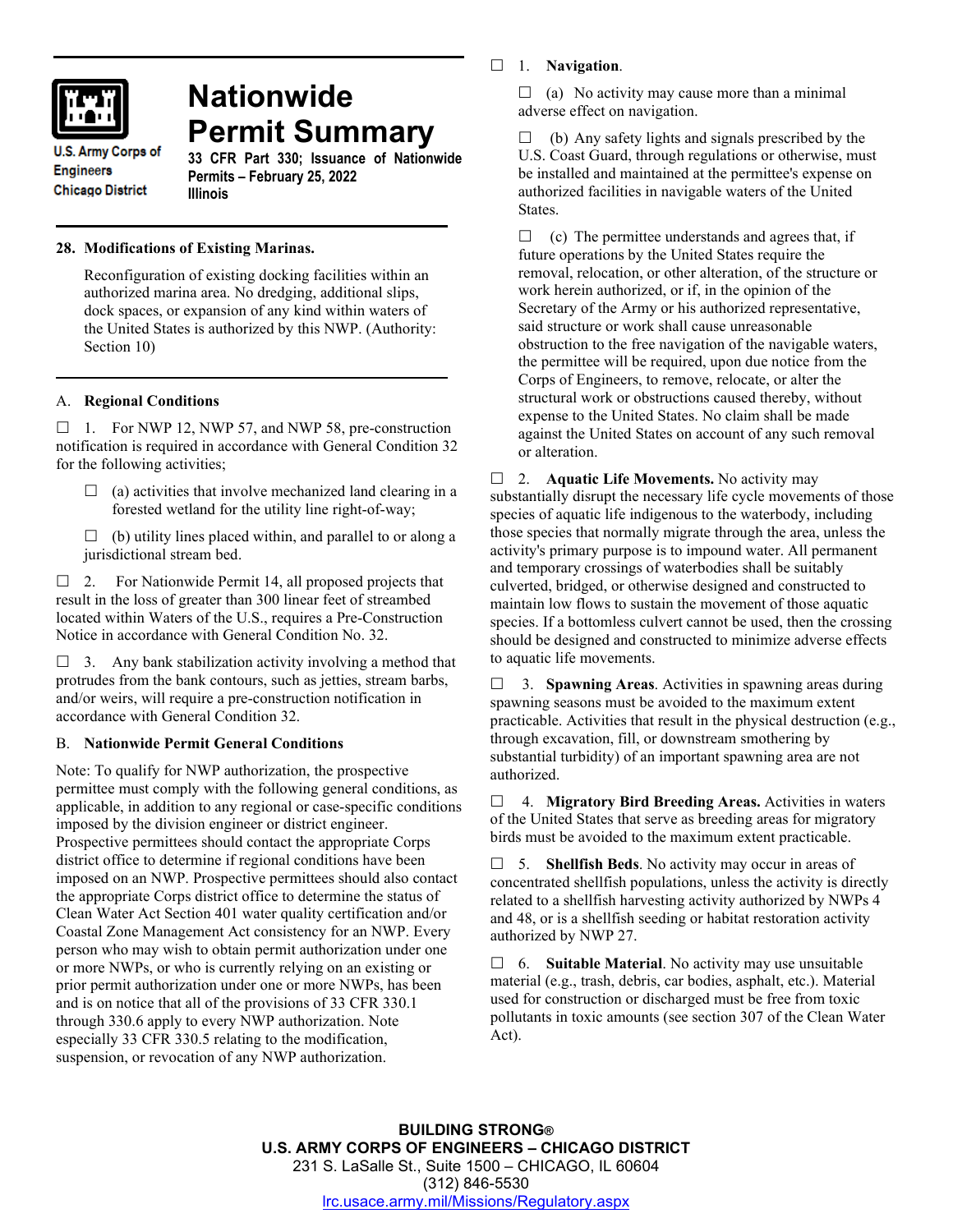7. **Water Supply Intakes**. No activity may occur in the proximity of a public water supply intake, except where the activity is for the repair or improvement of public water supply intake structures or adjacent bank stabilization.

 8. **Adverse Effects from Impoundments**. If the activity creates an impoundment of water, adverse effects to the aquatic system due to accelerating the passage of water, and/or restricting its flow must be minimized to the maximum extent practicable.

 9. **Management of Water Flows**. To the maximum extent practicable, the pre-construction course, condition, capacity, and location of open waters must be maintained for each activity, including stream channelization, storm water management activities, and temporary and permanent road crossings, except as provided below. The activity must be constructed to withstand expected high flows. The activity must not restrict or impede the passage of normal or high flows, unless the primary purpose of the activity is to impound water or manage high flows. The activity may alter the pre-construction course, condition, capacity, and location of open waters if it benefits the aquatic environment (e.g., stream restoration or relocation activities).

 10. **Fills Within 100-Year Floodplains**. The activity must comply with applicable FEMA-approved state or local floodplain management requirements.

□ 11. **Equipment**. Heavy equipment working in wetlands or mudflats must be placed on mats, or other measures must be taken to minimize soil disturbance.

 12. **Soil Erosion and Sediment Controls**. Appropriate soil erosion and sediment controls must be used and maintained in effective operating condition during construction, and all exposed soil and other fills, as well as any work below the ordinary high water mark or high tide line, must be permanently stabilized at the earliest practicable date. Permittees are encouraged to perform work within waters of the United States during periods of low-flow or no-flow, or during low tides.

 13. **Removal of Temporary Fills**. Temporary structures must be removed, to the maximum extent practicable, after their use has been discontinued. Temporary fills must be removed in their entirety and the affected areas returned to pre-construction elevations. The affected areas must be revegetated, as appropriate.

 14. **Proper Maintenance**. Any authorized structure or fill shall be properly maintained, including maintenance to ensure public safety and compliance with applicable NWP general conditions, as well as any activity-specific conditions added by the district engineer to an NWP authorization.

 15. **Single and Complete Project**. The activity must be a single and complete project. The same NWP cannot be used more than once for the same single and complete project.

## 16. **Wild and Scenic Rivers**.

 $\Box$  (a) No NWP activity may occur in a component of the National Wild and Scenic River System, or in a river officially designated by Congress as a "study river" for possible inclusion in the system while the river is in an official study status, unless the appropriate Federal agency with direct management responsibility for such river, has determined in writing that the proposed activity will not

adversely affect the Wild and Scenic River designation or study status.

 $\Box$  (b) If a proposed NWP activity will occur in a component of the National Wild and Scenic River System, or in a river officially designated by Congress as a "study river" for possible inclusion in the system while the river is in an official study status, the permittee must submit a preconstruction notification (see general condition 32). The district engineer will coordinate the PCN with the Federal agency with direct management responsibility for that river. Permittees shall not begin the NWP activity until notified by the district engineer that the Federal agency with direct management responsibility for that river has determined in writing that the proposed NWP activity will not adversely affect the Wild and Scenic River designation or study status.

 $\Box$  (c) Information on Wild and Scenic Rivers may be obtained from the appropriate Federal land management agency responsible for the designated Wild and Scenic River or study river (e.g., National Park Service, U.S. Forest Service, Bureau of Land Management, U.S. Fish and Wildlife Service). Information on these rivers is also available at: http://www.rivers.gov/.

 17. **Tribal Rights**. No activity or its operation may impair reserved tribal rights, including, but not limited to, reserved water rights and treaty fishing and hunting rights.

# 18. **Endangered Species**.

 $\Box$  (a) No activity is authorized under any NWP which is likely to directly or indirectly jeopardize the continued existence of a threatened or endangered species or a species proposed for such designation, as identified under the Federal Endangered Species Act (ESA), or which will directly or indirectly destroy or adversely modify the critical habitat of such species. No activity is authorized under any NWP which "may affect" a listed species or critical habitat, unless ESA section 7 consultation addressing the consequences of the proposed activity on listed species or critical habitat has been completed. See 50 CFR 402.02 for the definition of "effects of the action" for the purposes of ESA section 7 consultation, as well as 50 CFR 402.17, which provides further explanation under ESA section 7 regarding "activities that are reasonably certain to occur" and "consequences caused by the proposed action."

 $\Box$  (b) Federal agencies should follow their own procedures for complying with the requirements of the ESA (see 33 CFR 330.4 $(f)(1)$ ). If pre-construction notification is required for the proposed activity, the Federal permittee must provide the district engineer with the appropriate documentation to demonstrate compliance with those requirements. The district engineer will verify that the appropriate documentation has been submitted. If the appropriate documentation has not been submitted, additional ESA section 7 consultation may be necessary for the activity and the respective federal agency would be responsible for fulfilling its obligation under section 7 of the ESA.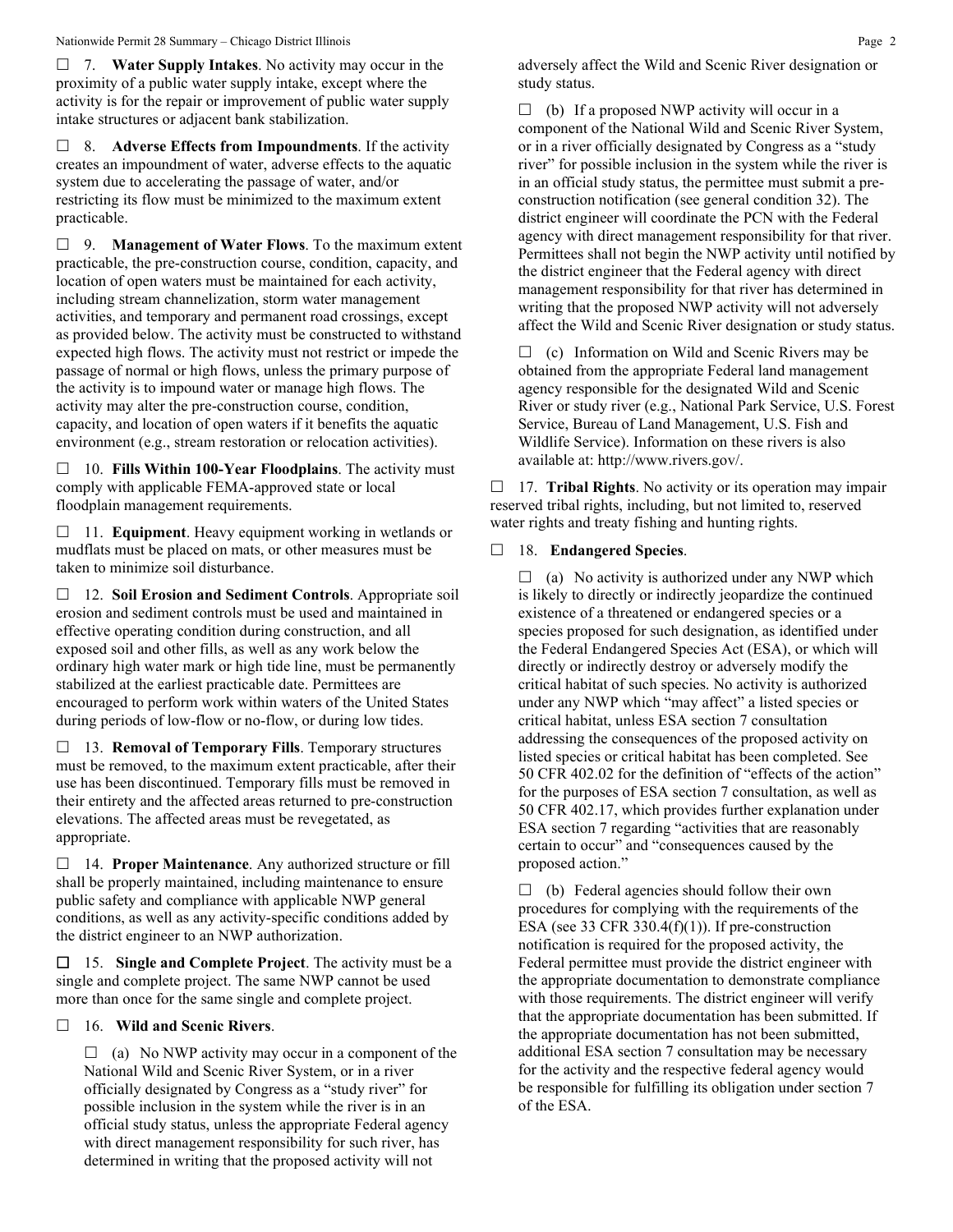#### Nationwide Permit 28 Summary – Chicago District Illinois **Page 3** All and the state of the state of the state of the state of the state of the state of the state of the state of the state of the state of the state of the s

 $\Box$  (c) Non-federal permittees must submit a preconstruction notification to the district engineer if any listed species (or species proposed for listing) or designated critical habitat (or critical habitat proposed such designation) might be affected or is in the vicinity of the activity, or if the activity is located in designated critical habitat or critical habitat proposed for such designation, and shall not begin work on the activity until notified by the district engineer that the requirements of the ESA have been satisfied and that the activity is authorized. For activities that might affect Federally-listed endangered or threatened species (or species proposed for listing) or designated critical habitat (or critical habitat proposed for such designation), the pre-construction notification must include the name(s) of the endangered or threatened species (or species proposed for listing) that might be affected by the proposed activity or that utilize the designated critical habitat (or critical habitat proposed for such designation) that might be affected by the proposed activity. The district engineer will determine whether the proposed activity "may affect" or will have "no effect" to listed species and designated critical habitat and will notify the non-Federal applicant of the Corps' determination within 45 days of receipt of a complete preconstruction notification. For activities where the non-Federal applicant has identified listed species (or species proposed for listing) or designated critical habitat (or critical habitat proposed for such designation) that might be affected or is in the vicinity of the activity, and has so notified the Corps, the applicant shall not begin work until the Corps has provided notification that the proposed activity will have "no effect" on listed species (or species proposed for listing or designated critical habitat (or critical habitat proposed for such designation), or until ESA section 7 consultation or conference has been completed. If the non-Federal applicant has not heard back from the Corps within 45 days, the applicant must still wait for notification from the Corps.

 $\Box$  (d) As a result of formal or informal consultation with the FWS or NMFS the district engineer may add species-specific permit conditions to the NWPs.

 $\Box$  (e) Authorization of an activity by an NWP does not authorize the "take" of a threatened or endangered species as defined under the ESA. In the absence of separate authorization (e.g., an ESA Section 10 Permit, a Biological Opinion with "incidental take" provisions, etc.) from the FWS or the NMFS, the Endangered Species Act prohibits any person subject to the jurisdiction of the United States to take a listed species, where "take" means to harass, harm, pursue, hunt, shoot, wound, kill, trap, capture, or collect, or to attempt to engage in any such conduct. The word "harm" in the definition of "take" means an act which actually kills or injures wildlife. Such an act may include significant habitat modification or degradation where it actually kills or injures wildlife by significantly impairing essential behavioral patterns, including breeding, feeding or sheltering.

 $\Box$  (f) If the non-federal permittee has a valid ESA section  $10(a)(1)(B)$  incidental take permit with an approved Habitat Conservation Plan for a project or a group of projects that includes the proposed NWP

activity, the non-federal applicant should provide a copy of that ESA section  $10(a)(1)(B)$  permit with the PCN required by paragraph (c) of this general condition. The district engineer will coordinate with the agency that issued the ESA section  $10(a)(1)(B)$  permit to determine whether the proposed NWP activity and the associated incidental take were considered in the internal ESA section 7 consultation conducted for the ESA section  $10(a)(1)(B)$  permit. If that coordination results in concurrence from the agency that the proposed NWP activity and the associated incidental take were considered in the internal ESA section 7 consultation for the ESA section  $10(a)(1)(B)$  permit, the district engineer does not need to conduct a separate ESA section 7 consultation for the proposed NWP activity. The district engineer will notify the non-federal applicant within 45 days of receipt of a complete pre-construction notification whether the ESA section  $10(a)(1)(B)$  permit covers the proposed NWP activity or whether additional ESA section 7 consultation is required.

 $\Box$  (g) Information on the location of threatened and endangered species and their critical habitat can be obtained directly from the offices of the FWS and NMFS or their world wide web pages at http://www.fws.gov/ or http://www.fws.gov/ipac and

http://www.nmfs.noaa.gov/pr/species/esa/ respectively.

 19. **Migratory Birds and Bald and Golden Eagles**. The permittee is responsible for ensuring that an action authorized by NWP complies with the Migratory Bird Treaty Act and the Bald and Golden Eagle Protection Act. The permittee is responsible for contacting the appropriate local office of the U.S. Fish and Wildlife Service to determine what measures, if any, are necessary or appropriate to reduce adverse effects to migratory birds or eagles, including whether "incidental take" permits are necessary and available under the Migratory Bird Treaty Act or Bald and Golden Eagle Protection Act for a particular activity.

## 20. **Historic Properties**.

 $\Box$  (a) No activity is authorized under any NWP which may have the potential to cause effects to properties listed, or eligible for listing, in the National Register of Historic Places until the requirements of Section 106 of the National Historic Preservation Act (NHPA) have been satisfied.

 $\Box$  (b) Federal permittees should follow their own procedures for complying with the requirements of section 106 of the National Historic Preservation Act (see 33 CFR 330.4 $(g)(1)$ ). If pre-construction notification is required for the proposed NWP activity, the Federal permittee must provide the district engineer with the appropriate documentation to demonstrate compliance with those requirements. The district engineer will verify that the appropriate documentation has been submitted. If the appropriate documentation is not submitted, then additional consultation under section 106 may be necessary. The respective federal agency is responsible for fulfilling its obligation to comply with section 106.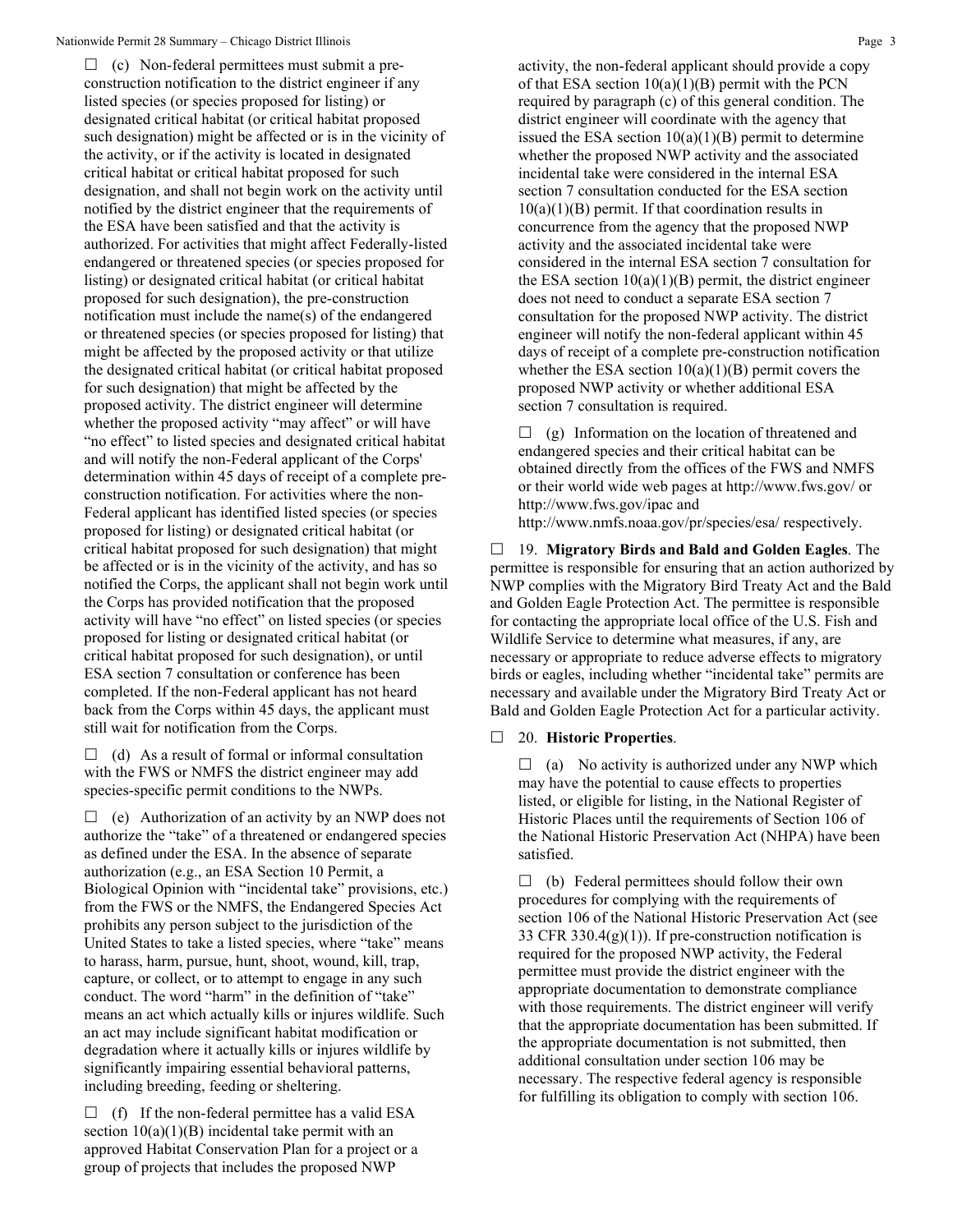$\Box$  (c) Non-federal permittees must submit a preconstruction notification to the district engineer if the NWP activity might have the potential to cause effects to any historic properties listed on, determined to be eligible for listing on, or potentially eligible for listing on the National Register of Historic Places, including previously unidentified properties. For such activities, the preconstruction notification must state which historic properties might have the potential to be affected by the proposed NWP activity or include a vicinity map indicating the location of the historic properties or the potential for the presence of historic properties. Assistance regarding information on the location of, or potential for, the presence of historic properties can be sought from the State Historic Preservation Officer, Tribal Historic Preservation Officer, or designated tribal representative, as appropriate, and the National Register of Historic Places (see 33 CFR 330.4(g)). When reviewing pre-construction notifications, district engineers will comply with the current procedures for addressing the requirements of section 106 of the National Historic Preservation Act. The district engineer shall make a reasonable and good faith effort to carry out appropriate identification efforts commensurate with potential impacts, which may include background research, consultation, oral history interviews, sample field investigation, and/or field survey. Based on the information submitted in the PCN and these identification efforts, the district engineer shall determine whether the proposed NWP activity has the potential to cause effects on the historic properties. Section 106 consultation is not required when the district engineer determines that the activity does not have the potential to cause effects on historic properties (see 36 CFR 800.3(a)). Section 106 consultation is required when the district engineer determines that the activity has the potential to cause effects on historic properties. The district engineer will conduct consultation with consulting parties identified under 36 CFR 800.2(c) when he or she makes any of the following effect determinations for the purposes of section 106 of the NHPA: No historic properties affected, no adverse effect, or adverse effect.

 $\Box$  (d) Where the non-Federal applicant has identified historic properties on which the proposed NWP activity might have the potential to cause effects and has so notified the Corps, the non-Federal applicant shall not begin the activity until notified by the district engineer either that the activity has no potential to cause effects to historic properties or that NHPA section 106 consultation has been completed. For non-federal permittees, the district engineer will notify the prospective permittee within 45 days of receipt of a complete pre-construction notification whether NHPA section 106 consultation is required. If NHPA section 106 consultation is required, the district engineer will notify the non-Federal applicant that he or she cannot begin the activity until section 106 consultation is completed. If the non-Federal applicant has not heard back from the Corps within 45 days, the applicant must still wait for notification from the Corps..

 $\Box$  (e) Prospective permittees should be aware that section 110k of the NHPA (54 U.S.C. 306113) prevents the Corps from granting a permit or other assistance to an applicant who, with intent to avoid the requirements of section 106 of the NHPA, has intentionally significantly adversely affected a historic property to which the permit would relate, or having legal power to prevent it, allowed such significant adverse effect to occur, unless the Corps, after consultation with the Advisory Council on Historic Preservation (ACHP), determines that circumstances justify granting such assistance despite the adverse effect created or permitted by the applicant. If circumstances justify granting the assistance, the Corps is required to notify the ACHP and provide documentation specifying the circumstances, the degree of damage to the integrity of any historic properties affected, and proposed mitigation. This documentation must include any views obtained from the applicant, SHPO/THPO, appropriate Indian tribes if the undertaking occurs on or affects historic properties on tribal lands or affects properties of interest to those tribes, and other parties known to have a legitimate interest in the impacts to the permitted activity on historic properties.

 21. **Discovery of Previously Unknown Remains and Artifacts**. Permittees that discover any previously unknown historic, cultural or archeological remains and artifacts while accomplishing the activity authorized by NWP, they must immediately notify the district engineer of what they have found, and to the maximum extent practicable, avoid construction activities that may affect the remains and artifacts until the required coordination has been completed. The district engineer will initiate the Federal, Tribal, and state coordination required to determine if the items or remains warrant a recovery effort or if the site is eligible for listing in the National Register of Historic Places.

 **22. Designated Critical Resource Waters**. Critical resource waters include, NOAA-managed marine sanctuaries and marine monuments, and National Estuarine Research Reserves. The district engineer may designate, after notice and opportunity for public comment, additional waters officially designated by a state as having particular environmental or ecological significance, such as outstanding national resource waters or state natural heritage sites. The district engineer may also designate additional critical resource waters after notice and opportunity for public comment.

 $\Box$  (a) Discharges of dredged or fill material into waters of the United States are not authorized by NWPs 7, 12, 14, 16, 17, 21, 29, 31, 35, 39, 40, 42, 43, 44, 49, 50, 51, 52, 57, and 58 for any activity within, or directly affecting, critical resource waters, including wetlands adjacent to such waters.

 $\Box$  (b) For NWPs 3, 8, 10, 13, 15, 18, 19, 22, 23, 25, 27, 28, 30, 33, 34, 36, 37, 38, and 54, notification is required in accordance with general condition 32, for any activity proposed by permittees in the designated critical resource waters including wetlands adjacent to those waters. The district engineer may authorize activities under these NWPs only after she or he determines that the impacts to the critical resource waters will be no more than minimal.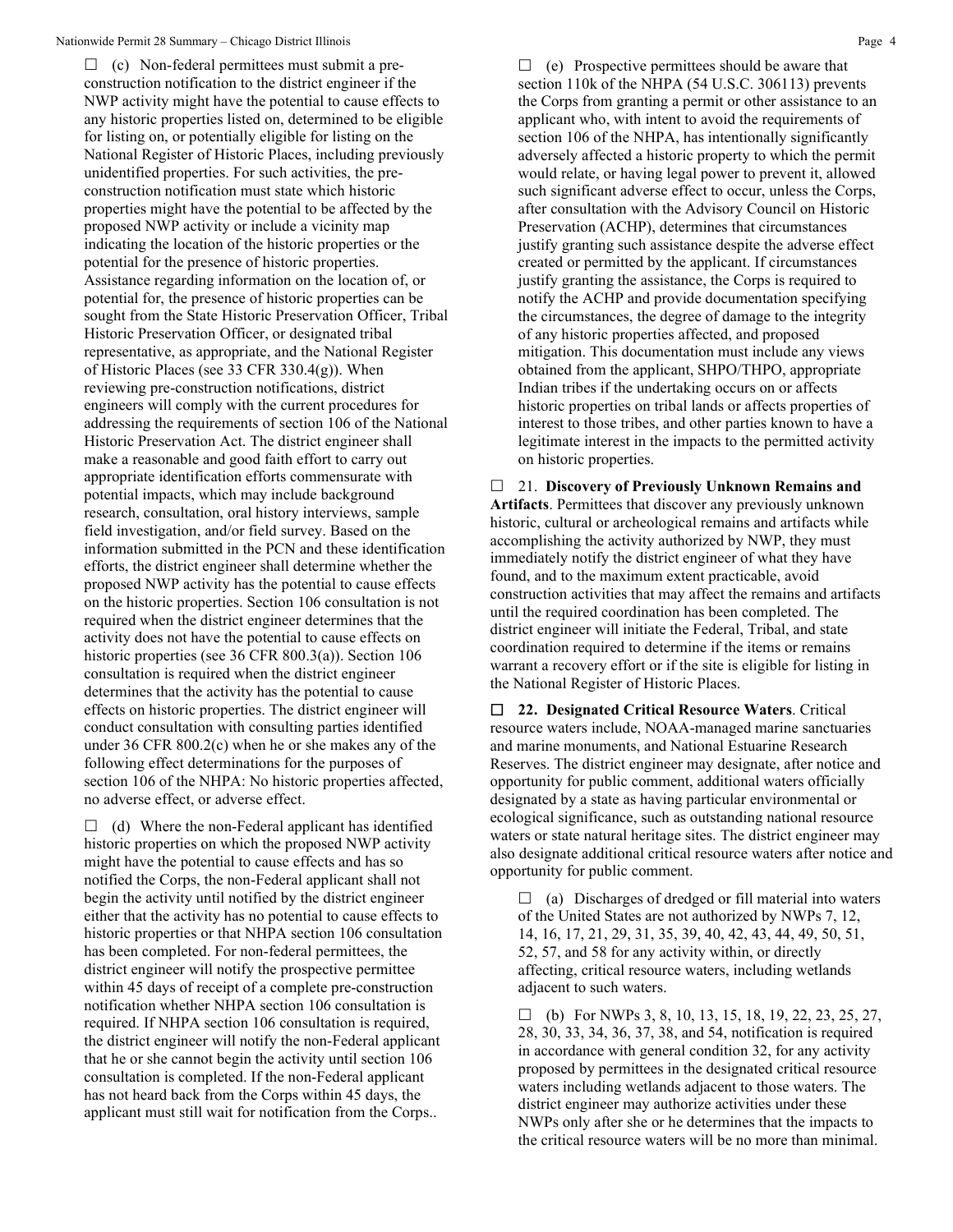#### Nationwide Permit 28 Summary – Chicago District Illinois **Page 5 Page 5**

 **23. Mitigation**. The district engineer will consider the following factors when determining appropriate and practicable mitigation necessary to ensure that the individual and cumulative adverse environmental effects are no more than minimal:

 $\Box$  (a) The activity must be designed and constructed to avoid and minimize adverse effects, both temporary and permanent, to waters of the United States to the maximum extent practicable at the project site (i.e., on site).

 $\Box$  (b) Mitigation in all its forms (avoiding, minimizing, rectifying, reducing, or compensating for resource losses) will be required to the extent necessary to ensure that the individual and cumulative adverse environmental effects are no more than minimal.

 $\Box$  (c) Compensatory mitigation at a minimum one-forone ratio will be required for all wetland losses that exceed 1/10-acre and require pre-construction notification, unless the district engineer determines in writing that either some other form of mitigation would be more environmentally appropriate or the adverse environmental effects of the proposed activity are no more than minimal, and provides an activity-specific waiver of this requirement. For wetland losses of 1/10 acre or less that require pre-construction notification, the district engineer may determine on a case-by-case basis that compensatory mitigation is required to ensure that the activity results in only minimal adverse environmental effects.

 $\Box$  (d) Compensatory mitigation at a minimum one-forone ratio will be required for all losses of stream bed that exceed 3/100-acre and require pre-construction notification, unless the district engineer determines in writing that either some other form of mitigation would be more environmentally appropriate or the adverse environmental effects of the proposed activity are no more than minimal, and provides an activity-specific waiver of this requirement. This compensatory mitigation requirement may be satisfied through the restoration or enhancement of riparian areas next to streams in accordance with paragraph (e) of this general condition. For losses of stream bed of 3/100-acre or less that require pre-construction notification, the district engineer may determine on a case-by-case basis that compensatory mitigation is required to ensure that the activity results in only minimal adverse environmental effects. Compensatory mitigation for losses of streams should be provided, if practicable, through stream rehabilitation, enhancement, or preservation, since streams are difficultto-replace resources (see  $33 \text{ CFR } 332.3(e)(3)$ ).

 $\Box$  (e) Compensatory mitigation plans for NWP activities in or near streams or other open waters will normally include a requirement for the restoration or enhancement, maintenance, and legal protection (e.g., conservation easements) of riparian areas next to open waters. In some cases, the restoration or maintenance/protection of riparian areas may be the only compensatory mitigation required. If restoring riparian areas involves planting vegetation, only native species should be planted. The width of the required riparian area will address documented water quality or aquatic habitat loss concerns. Normally, the riparian area will be 25 to 50 feet wide on each side of the stream, but the district engineer may require slightly wider riparian areas to address documented water quality or habitat loss concerns. If it is not possible to restore or maintain/protect a riparian area on both sides of a stream, or if the waterbody is a lake or coastal waters, then restoring or maintaining/protecting a riparian area along a single bank or shoreline may be sufficient.

Where both wetlands and open waters exist on the project site, the district engineer will determine the appropriate compensatory mitigation (e.g., riparian areas and/or wetlands compensation) based on what is best for the aquatic environment on a watershed basis. In cases where riparian areas are determined to be the most appropriate form of minimization or compensatory mitigation, the district engineer may waive or reduce the requirement to provide wetland compensatory mitigation for wetland losses.

 $\Box$  (f) Compensatory mitigation projects provided to offset losses of aquatic resources must comply with the applicable provisions of 33 CFR part 332.

 $\Box$  (1) The prospective permittee is responsible for proposing an appropriate compensatory mitigation option if compensatory mitigation is necessary to ensure that the activity results in no more than minimal adverse environmental effects. For the NWPs, the preferred mechanism for providing compensatory mitigation is mitigation bank credits or in-lieu fee program credits (see 33 CFR 332.3(b)(2) and (3)). However, if an appropriate number and type of mitigation bank or in-lieu credits are not available at the time the PCN is submitted to the district engineer, the district engineer may approve the use of permittee-responsible mitigation.

 $\Box$  (2) The amount of compensatory mitigation required by the district engineer must be sufficient to ensure that the authorized activity results in no more than minimal individual and cumulative adverse environmental effects (see 33 CFR 330.1(e)(3)). (See also 33 CFR 332.3(f).)

 $\Box$  (3) Since the likelihood of success is greater and the impacts to potentially valuable uplands are reduced, aquatic resource restoration should be the first compensatory mitigation option considered for permittee-responsible mitigation.

 $\Box$  (4) If permittee-responsible mitigation is the proposed option, the prospective permittee is responsible for submitting a mitigation plan. A conceptual or detailed mitigation plan may be used by the district engineer to make the decision on the NWP verification request, but a final mitigation plan that addresses the applicable requirements of 33 CFR  $332.4(c)(2)$  through (14) must be approved by the district engineer before the permittee begins work in waters of the United States, unless the district engineer determines that prior approval of the final mitigation plan is not practicable or not necessary to ensure timely completion of the required compensatory mitigation (see 33 CFR 332.3(k)(3)).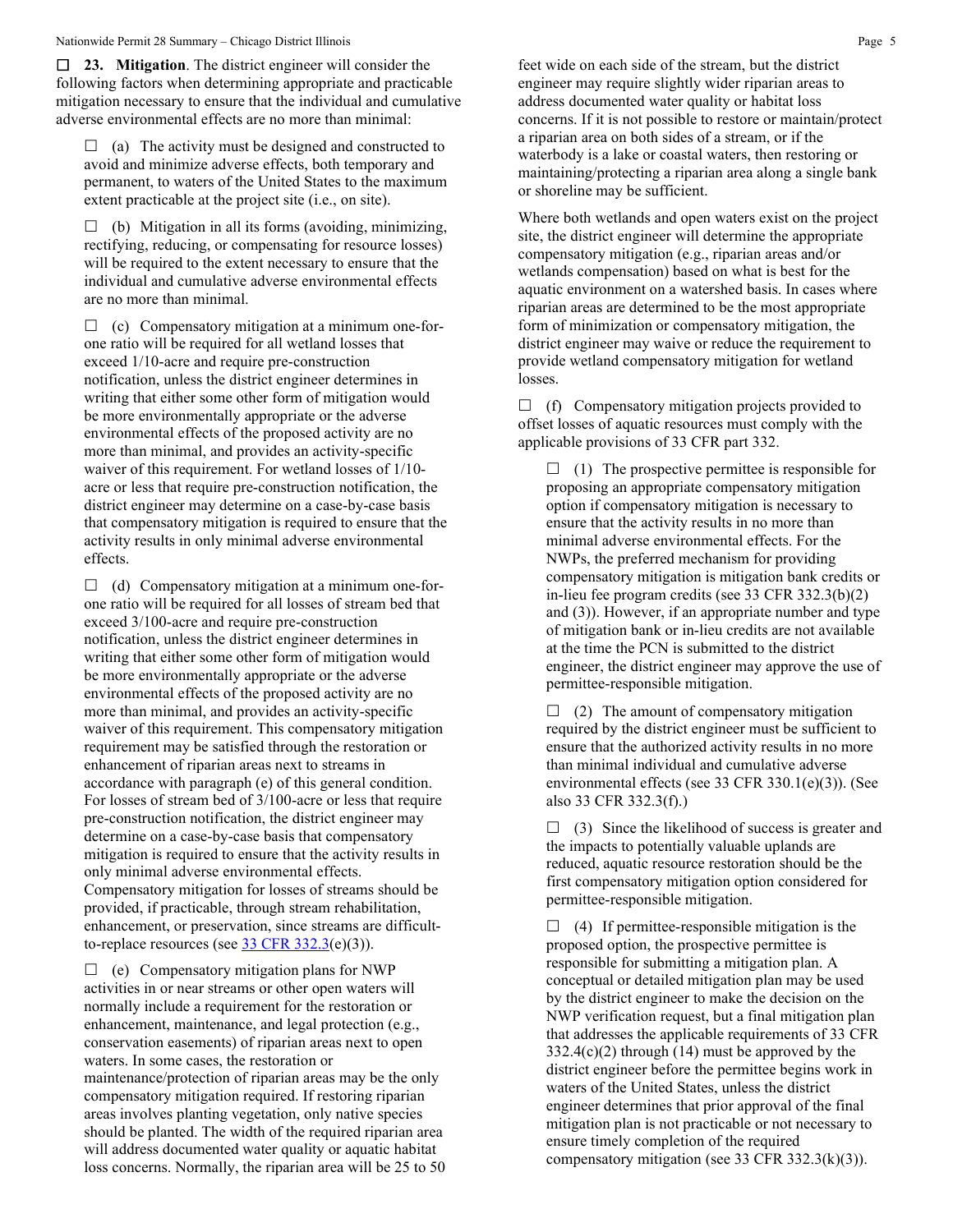$\Box$  (5) If mitigation bank or in-lieu fee program credits are the proposed option, the mitigation plan needs to address only the baseline conditions at the impact site and the number of credits to be provided (see 33 CFR 332.4(c)(1)(ii)).

 $\Box$  (6) Compensatory mitigation requirements (e.g., resource type and amount to be provided as compensatory mitigation, site protection, ecological performance standards, monitoring requirements) may be addressed through conditions added to the NWP authorization, instead of components of a compensatory mitigation plan (see 33 CFR  $332.4(c)(1)(ii)$ ).

 $\Box$  (g) Compensatory mitigation will not be used to increase the acreage losses allowed by the acreage limits of the NWPs. For example, if an NWP has an acreage limit of 1/2-acre, it cannot be used to authorize any NWP activity resulting in the loss of greater than 1/2-acre of waters of the United States, even if compensatory mitigation is provided that replaces or restores some of the lost waters. However, compensatory mitigation can and should be used, as necessary, to ensure that an NWP activity already meeting the established acreage limits also satisfies the no more than minimal impact requirement for the NWPs.

 $\Box$  (h) Permittees may propose the use of mitigation banks, in-lieu fee programs, or permittee-responsible mitigation. When developing a compensatory mitigation proposal, the permittee must consider appropriate and practicable options consistent with the framework at 33 CFR 332.3(b). For activities resulting in the loss of marine or estuarine resources, permittee-responsible mitigation may be environmentally preferable if there are no mitigation banks or in-lieu fee programs in the area that have marine or estuarine credits available for sale or transfer to the permittee. For permittee-responsible mitigation, the special conditions of the NWP verification must clearly indicate the party or parties responsible for the implementation and performance of the compensatory mitigation project, and, if required, its long-term management.

 $\Box$  (i) Where certain functions and services of waters of the United States are permanently adversely affected by a regulated activity, such as discharges of dredged or fill material into waters of the United States that will convert a forested or scrub-shrub wetland to a herbaceous wetland in a permanently maintained utility line right-of-way, mitigation may be required to reduce the adverse environmental effects of the activity to the no more than minimal level.

 **24. Safety of Impoundment Structures**. To ensure that all impoundment structures are safely designed, the district engineer may require non-Federal applicants to demonstrate that the structures comply with established state dam safety criteria or have been designed by qualified persons. The district engineer may also require documentation that the design has been independently reviewed by similarly qualified persons, and appropriate modifications made to ensure safety.

 $\Box$  (a) Where the certifying authority (state, authorized tribe, or EPA, as appropriate) has not previously certified compliance of an NWP with CWA section 401, a CWA section 401 water quality certification for the proposed discharge must be obtained or waived (see 33 CFR  $330.4(c)$  $330.4(c)$ ). If the permittee cannot comply with all of the conditions of a water quality certification previously issued by certifying authority for the issuance of the NWP, then the permittee must obtain a water quality certification or waiver for the proposed discharge in order for the activity to be authorized by an NWP.

 $\Box$  (b) If the NWP activity requires pre-construction notification and the certifying authority has not previously certified compliance of an NWP with CWA section 401, the proposed discharge is not authorized by an NWP until water quality certification is obtained or waived. If the certifying authority issues a water quality certification for the proposed discharge, the permittee must submit a copy of the certification to the district engineer. The discharge is not authorized by an NWP until the district engineer has notified the permittee that the water quality certification requirement has been satisfied by the issuance of a water quality certification or a waiver.

 $\Box$  (c) The district engineer or certifying authority may require additional water quality management measures to ensure that the authorized activity does not result in more than minimal degradation of water quality.

 **26. Coastal Zone Management**. In coastal states where an NWP has not previously received a state coastal zone management consistency concurrence, an individual state coastal zone management consistency concurrence must be obtained, or a presumption of concurrence must occur (see 33 CFR 330.4(d)). If the permittee cannot comply with all of the conditions of a coastal zone management consistency concurrence previously issued by the state, then the permittee must obtain an individual coastal zone management consistency concurrence or presumption of concurrence in order for the activity to be authorized by NWP. The district engineer or a state may require additional measures to ensure that the authorized activity is consistent with state coastal zone management requirements.

 **27. Regional and Case-By-Case Conditions**. The activity must comply with any regional conditions that may have been added by the Division Engineer (see 33 CFR 330.4(e)) and with any case specific conditions added by the Corps or by the state, Indian Tribe, or U.S. EPA in its CWA section 401 Water Quality Certification, or by the state in its Coastal Zone Management Act consistency determination.

 **28. Use of Multiple Nationwide Permits**. The use of more than one NWP for a single and complete project is authorized, subject to the following restrictions:

 $\Box$  (a) If only one of the NWPs used to authorize the single and complete project has a specified acreage limit, the acreage loss of waters of the United States cannot exceed the acreage limit of the NWP with the highest specified acreage limit. For example, if a road crossing over tidal waters is constructed under NWP 14, with associated bank stabilization authorized by NWP 13, the maximum acreage loss of waters of the United States for the total project cannot exceed 1/3-acre.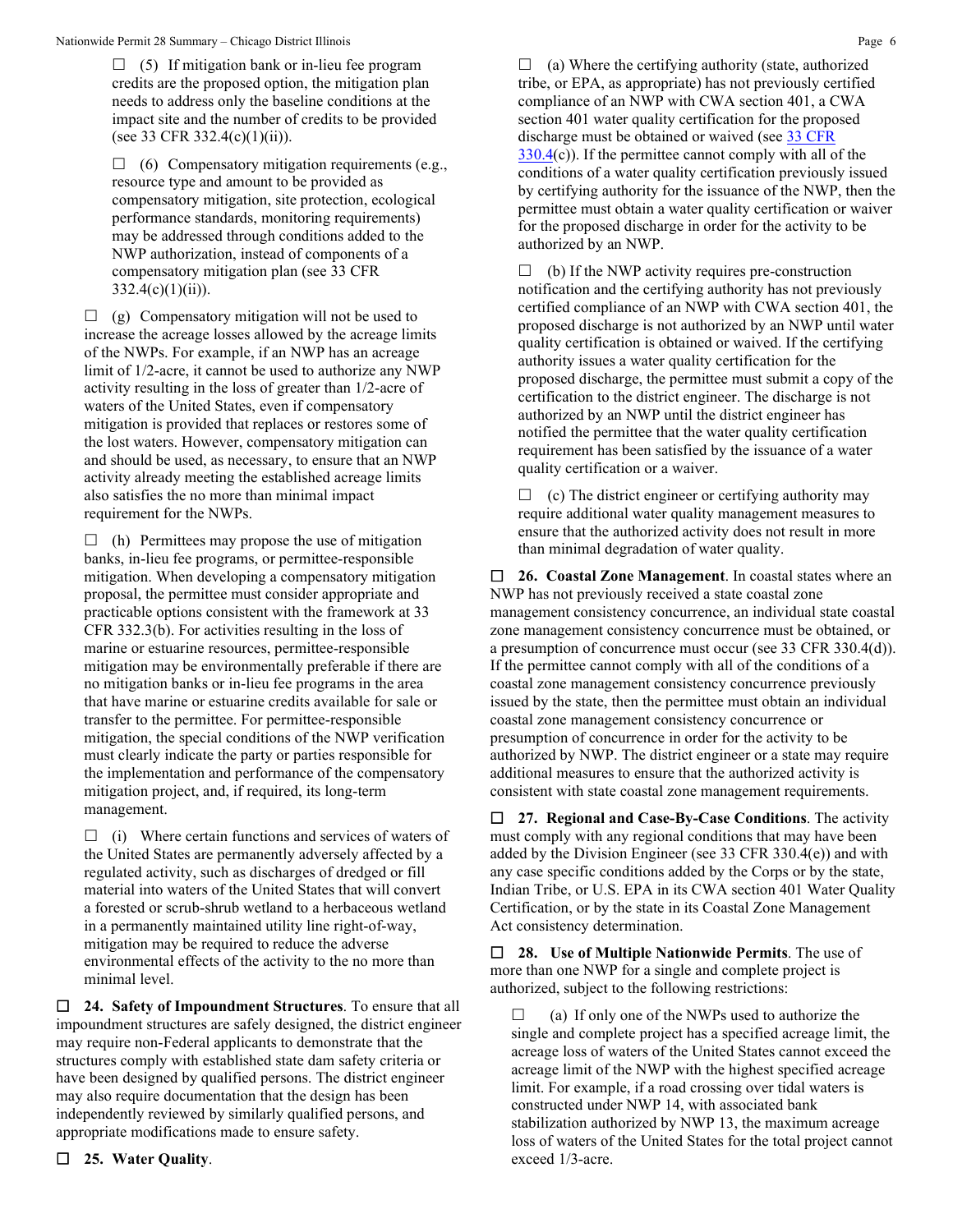$\Box$  (b) If one or more of the NWPs used to authorize the single and complete project has specified acreage limits, the acreage loss of waters of the United States authorized by those NWPs cannot exceed their respective specified acreage limits. For example, if a commercial development is constructed under NWP 39, and the single and complete project includes the filling of an upland ditch authorized by NWP 46, the maximum acreage loss of waters of the United States for the commercial development under NWP 39 cannot exceed 1/2-acre, and the total acreage loss of waters of United States due to the NWP 39 and 46 activities cannot exceed 1 acre.

 **29. Transfer of Nationwide Permit Verifications**. If the permittee sells the property associated with a nationwide permit verification, the permittee may transfer the nationwide permit verification to the new owner by submitting a letter to the appropriate Corps district office to validate the transfer. A copy of the nationwide permit verification must be attached to the letter, and the letter must contain the following statement and signature:

"When the structures or work authorized by this nationwide permit are still in existence at the time the property is transferred, the terms and conditions of this nationwide permit, including any special conditions, will continue to be binding on the new owner(s) of the property. To validate the transfer of this nationwide permit and the associated liabilities associated with compliance with its terms and conditions, have the transferee sign and date below."

(Transferee)

# (Date)

 **30. Compliance Certification**. Each permittee who receives an NWP verification letter from the Corps must provide a signed certification documenting completion of the authorized activity and implementation of any required compensatory mitigation. The success of any required permittee-responsible mitigation, including the achievement of ecological performance standards, will be addressed separately by the district engineer.

The Corps will provide the permittee the certification document with the NWP verification letter. The certification document will include:

 $\Box$  (a) A statement that the authorized activity was done in accordance with the NWP authorization, including any general, regional, or activity-specific conditions;

 $\Box$  (b) A statement that the implementation of any required compensatory mitigation was completed in accordance with the permit conditions. If credits from a mitigation bank or in-lieu fee program are used to satisfy the compensatory mitigation requirements, the certification must include the documentation required by 33 CFR 332.3(l)(3) to confirm that the permittee secured the appropriate number and resource type of credits; and

 $\Box$  (c) The signature of the permittee certifying the completion of the activity and mitigation.

The completed certification document must be submitted to the district engineer within 30 days of completion of the authorized activity or the implementation of any required compensatory mitigation, whichever occurs later.

 **31. Activities Affecting Structures or Works Built by the United States.** If an NWP activity also requires review by, or permission from, the Corps pursuant to 33 U.S.C. 408 because it will alter or temporarily or permanently occupy or use a U.S. Army Corps of Engineers (USACE) federally authorized Civil Works project (a "USACE project"), the prospective permittee must submit a pre-construction notification. See paragraph (b)(10) of general condition 32. An activity that requires section 408 permission and/or review is not authorized by NWP until the appropriate Corps office issues the section 408 permission or completes its review to alter, occupy, or use the USACE project, and the district engineer issues a written NWP verification.

## **32. Pre-Construction Notification**.

 $\Box$  (a) **Timing**. Where required by the terms of the NWP, the prospective permittee must notify the district engineer by submitting a pre-construction notification (PCN) as early as possible. The district engineer must determine if the PCN is complete within 30 calendar days of the date of receipt and, if the PCN is determined to be incomplete, notify the prospective permittee within that 30 day period to request the additional information necessary to make the PCN complete. The request must specify the information needed to make the PCN complete. As a general rule, district engineers will request additional information necessary to make the PCN complete only once. However, if the prospective permittee does not provide all of the requested information, then the district engineer will notify the prospective permittee that the PCN is still incomplete and the PCN review process will not commence until all of the requested information has been received by the district engineer. The prospective permittee shall not begin the activity until either:

 $\Box$  (1) He or she is notified in writing by the district engineer that the activity may proceed under the NWP with any special conditions imposed by the district or division engineer; or

 $\Box$  (2) 45 calendar days have passed from the district engineer's receipt of the complete PCN and the prospective permittee has not received written notice from the district or division engineer. However, if the permittee was required to notify the Corps pursuant to general condition 18 that listed species or critical habitat might be affected or are in the vicinity of the activity, or to notify the Corps pursuant to general condition 20 that the activity might have the potential to cause effects to historic properties, the permittee cannot begin the activity until receiving written notification from the Corps that there is "no effect" on listed species or "no potential to cause effects" on historic properties, or that any consultation required under Section 7 of the Endangered Species Act (see 33 CFR 330.4(f)) and/or section 106 of the National Historic Preservation Act (see 33 CFR 330.4(g)) has been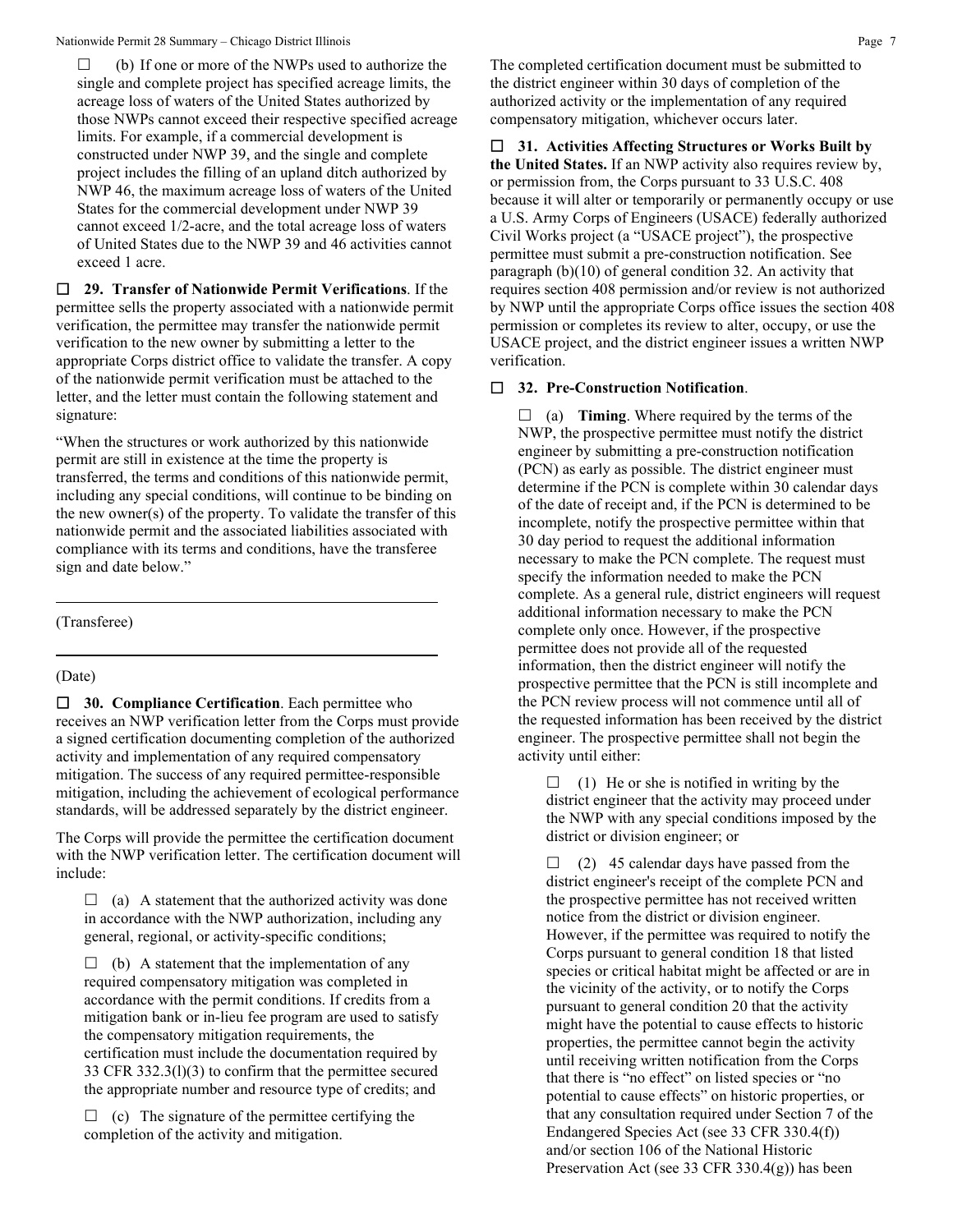Nationwide Permit 28 Summary – Chicago District Illinois **Page 8** Second 1.1 and 2.1 and 2.1 and 2.1 and 2.1 and 2.1 and 2.1 and 2.1 and 2.1 and 2.1 and 2.1 and 2.1 and 2.1 and 2.1 and 2.1 and 2.1 and 2.1 and 2.1 and 2.1 a

completed. If the proposed activity requires a written waiver to exceed specified limits of an NWP, the permittee may not begin the activity until the district engineer issues the waiver. If the district or division engineer notifies the permittee in writing that an individual permit is required within 45 calendar days of receipt of a complete PCN, the permittee cannot begin the activity until an individual permit has been obtained. Subsequently, the permittee's right to proceed under the NWP may be modified, suspended, or revoked only in accordance with the procedure set forth in 33 CFR 330.5(d)(2).

 (b) **Contents of Pre-Construction Notification**. The PCN must be in writing and include the following information:

 $\Box$  (1) Name, address and telephone numbers of the prospective permittee;

 $\Box$  (2) Location of the proposed activity;

 $\Box$  (3) Identify the specific NWP or NWP(s) the prospective permittee wants to use to authorize the proposed activity;

 $\Box$  (4) (i) A description of the proposed activity; the activity's purpose; direct and indirect adverse environmental effects the activity would cause, including the anticipated amount of loss of wetlands, other special aquatic sites, and other waters expected to result from the NWP activity, in acres, linear feet, or other appropriate unit of measure; a description of any proposed mitigation measures intended to reduce the adverse environmental effects caused by the proposed activity; and any other NWP(s), regional general permit(s), or individual permit(s) used or intended to be used to authorize any part of the proposed project or any related activity, including other separate and distant crossings for linear projects that require Department of the Army authorization but do not require pre-construction notification.The description of the proposed activity and any proposed mitigation measures should be sufficiently detailed to allow the district engineer to determine that the adverse environmental effects of the activity will be no more than minimal and to determine the need for compensatory mitigation or other mitigation measures.

 $\Box$  (ii) For linear projects where one or more single and complete crossings require preconstruction notification, the PCN must include the quantity of anticipated losses of wetlands, other special aquatic sites, and other waters for each single and complete crossing of those wetlands, other special aquatic sites, and other waters (including those single and complete crossings authorized by NWP but do not require PCNs). This information will be used by the district engineer to evaluate the cumulative adverse environmental effects of the proposed linear project, and does not change those non-PCN NWP activities into NWP PCNs.

 $\Box$  (iii) Sketches should be provided when necessary to show that the activity complies with the terms of the NWP. (Sketches usually clarify the activity and when provided results in a quicker decision. Sketches should contain sufficient detail to provide an illustrative description of the proposed activity (e.g., a conceptual plan), but do not need to be detailed engineering plans);

 $\Box$  (5) The PCN must include a delineation of wetlands, other special aquatic sites, and other waters, such as lakes and ponds, perennial, and intermittent, on the project site. Wetland delineations must be prepared in accordance with the current method required by the Corps. The permittee may ask the Corps to delineate the special aquatic sites and other waters on the project site, but there may be a delay if the Corps does the delineation, especially if the project site is large or contains many wetlands, other special aquatic sites, and other waters. Furthermore, the 45-day period will not start until the delineation has been submitted to or completed by the Corps, as appropriate;

 $\Box$  (6) If the proposed activity will result in the loss of greater than 1/10-acre of wetlands or 3/100 acre of stream bed and a PCN is required, the prospective permittee must submit a statement describing how the mitigation requirement will be satisfied, or explaining why the adverse environmental effects are no more than minimal and why compensatory mitigation should not be required. As an alternative, the prospective permittee may submit a conceptual or detailed mitigation plan.

 $\Box$  (7) For non-federal permittees, if any listed species (or species proposed for listing) or designated critical habitat (or critical habitat proposed for such designation) might be affected or is in the vicinity of the activity, or if the activity is located in designated critical habitat (or critical habitat proposed for such designation), the PCN must include the name(s) of those endangered or threatened species (or species proposed for listing) that might be affected by the proposed activity or utilize the designated critical habitat (or critical habitat proposed for such designation) that might be affected by the proposed activity. For NWP activities that require pre-construction notification, Federal permittees must provide documentation demonstrating compliance with the Endangered Species Act;

 $\Box$  (8) For non-federal permittees, if the NWP activity might have the potential to cause effects to a historic property listed on, determined to be eligible for listing on, or potentially eligible for listing on, the National Register of Historic Places, the PCN must state which historic property might have the potential to be affected by the proposed activity or include a vicinity map indicating the location of the historic property.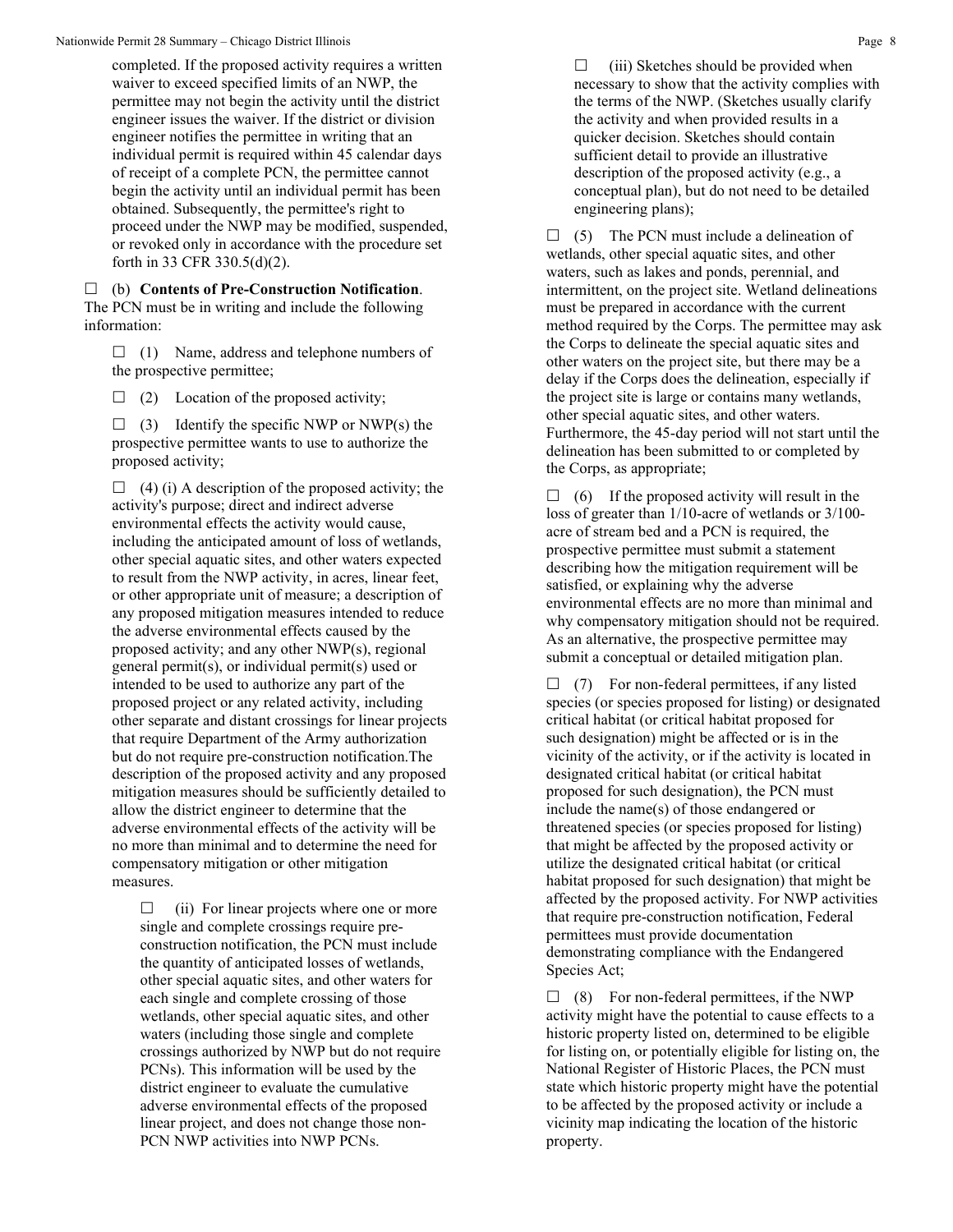For NWP activities that require pre-construction notification, Federal permittees must provide documentation demonstrating compliance with section 106 of the National Historic Preservation Act;

 $\Box$  (9) For an activity that will occur in a component of the National Wild and Scenic River System, or in a river officially designated by Congress as a "study river" for possible inclusion in the system while the river is in an official study status, the PCN must identify the Wild and Scenic River or the "study river" (see general condition 16); and

 $\Box$  (10) For an NWP activity that requires permission from, or review by, the Corps pursuant to 33 U.S.C. 408 because it will alter or temporarily or permanently occupy or use a U.S. Army Corps of Engineers federally authorized civil works project, the pre-construction notification must include a statement confirming that the project proponent has submitted a written request for section 408 permission from, or review by, the Corps office having jurisdiction over that USACE project.

 (c) **Form of Pre-Construction Notification.** The nationwide permit pre-construction notification form (Form ENG 6082) should be used for NWP PCNs. A letter containing the required information may also be used. Applicants may provide electronic files of PCNs and supporting materials if the district engineer has established tools and procedures for electronic submittals.

## (d) **Agency Coordination**:

 $\Box$  (1) The district engineer will consider any comments from Federal and state agencies concerning the proposed activity's compliance with the terms and conditions of the NWPs and the need for mitigation to reduce the activity's adverse environmental effects so that they are no more than minimal.

 $\Box$  (2) Agency coordination is required for:

i) All NWP activities that require preconstruction notification and result in the loss of greater than 1/2-acre of waters of the United States;

ii) NWP 13 activities in excess of 500 linear feet, fills greater than one cubic yard per running foot, or involve discharges of dredged or fill material into special aquatic sites; and

(iii) NWP 54 activities in excess of 500 linear feet, or that extend into the waterbody more than 30 feet from the mean low water line in tidal waters or the ordinary high water mark in the Great Lakes.

 $\Box$  (3) When agency coordination is required, the district engineer will immediately provide (e.g., via email, facsimile transmission, overnight mail, or other expeditious manner) a copy of the complete PCN to the appropriate Federal or state offices (FWS, state natural resource or water quality agency, EPA,

and, if appropriate, the NMFS). With the exception of NWP 37, these agencies will have 10 calendar days from the date the material is transmitted to notify the district engineer via telephone, facsimile transmission, or email that they intend to provide substantive, site-specific comments. The comments must explain why the agency believes the adverse environmental effects will be more than minimal. If so contacted by an agency, the district engineer will wait an additional 15 calendar days before making a decision on the pre-construction notification. The district engineer will fully consider agency comments received within the specified time frame concerning the proposed activity's compliance with the terms and conditions of the NWPs, including the need for mitigation to ensure that the net adverse environmental effects of the proposed activity are no more than minimal. The district engineer will provide no response to the resource agency, except as provided below. The district engineer will indicate in the administrative record associated with each preconstruction notification that the resource agencies' concerns were considered. For NWP 37, the emergency watershed protection and rehabilitation activity may proceed immediately in cases where there is an unacceptable hazard to life or a significant loss of property or economic hardship will occur. The district engineer will consider any comments received to decide whether the NWP 37 authorization should be modified, suspended, or revoked in accordance with the procedures at 33 CFR 330.5.

 $\Box$  (4) In cases of where the prospective permittee is not a Federal agency, the district engineer will provide a response to NMFS within 30 calendar days of receipt of any Essential Fish Habitat conservation recommendations, as required by section 305(b)(4)(B) of the Magnuson-Stevens Fishery Conservation and Management Act.

 $\Box$  (5) Applicants are encouraged to provide the Corps with either electronic files or multiple copies of pre-construction notifications to expedite agency coordination.

## **C. District Engineer's Decision**

 $\Box$  1. In reviewing the PCN for the proposed activity, the district engineer will determine whether the activity authorized by the NWP will result in more than minimal individual or cumulative adverse environmental effects or may be contrary to the public interest. If a project proponent requests authorization by a specific NWP, the district engineer should issue the NWP verification for that activity if it meets the terms and conditions of that NWP, unless he or she determines, after considering mitigation, that the proposed activity will result in more than minimal individual and cumulative adverse effects on the aquatic environment and other aspects of the public interest and exercises discretionary authority to require an individual permit for the proposed activity. For a linear project, this determination will include an evaluation of the single and complete crossings of waters of the United States that require PCNs to determine whether they individually satisfy the terms and conditions of the NWP(s),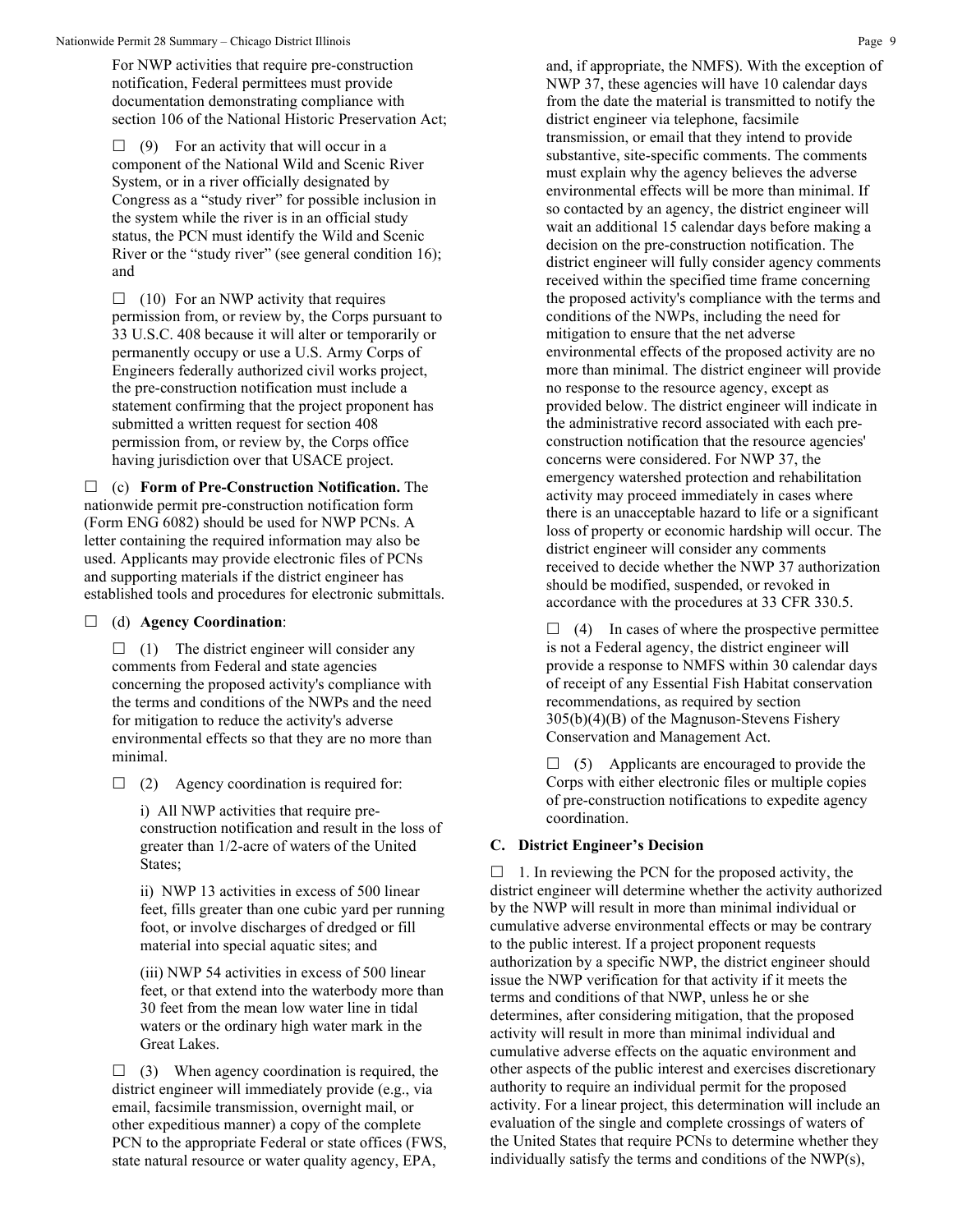#### Nationwide Permit 28 Summary – Chicago District Illinois **Page 10**

as well as the cumulative effects caused by all of the crossings of waters of the United States authorized by NWP. If an applicant requests a waiver of an applicable limit, as provided for in NWPs 13, 36, or 54, the district engineer will only grant the waiver upon a written determination that the NWP activity will result in only minimal individual and cumulative adverse environmental effects.

 $\Box$  2. When making minimal adverse environmental effects determinations the district engineer will consider the direct and indirect effects caused by the NWP activity. He or she will also consider the cumulative adverse environmental effects caused by activities authorized by NWP and whether those cumulative adverse environmental effects are no more than minimal. The district engineer will also consider site specific factors, such as the environmental setting in the vicinity of the NWP activity, the type of resource that will be affected by the NWP activity, the functions provided by the aquatic resources that will be affected by the NWP activity, the degree or magnitude to which the aquatic resources perform those functions, the extent that aquatic resource functions will be lost as a result of the NWP activity (e.g., partial or complete loss), the duration of the adverse effects (temporary or permanent), the importance of the aquatic resource functions to the region (e.g., watershed or ecoregion), and mitigation required by the district engineer. If an appropriate functional or condition assessment method is available and practicable to use, that assessment method may be used by the district engineer to assist in the minimal adverse environmental effects determination. The district engineer may add case-specific special conditions to the NWP authorization to address site-specific environmental concerns.

 $\Box$  3. If the proposed activity requires a PCN and will result in a loss of greater than 1/10-acre of wetlands or 3/100 acre of stream bed, the prospective permittee should submit a mitigation proposal with the PCN. Applicants may also propose compensatory mitigation for NWP activities with smaller impacts, or for impacts to other types of waters. The district engineer will consider any proposed compensatory mitigation or other mitigation measures the applicant has included in the proposal in determining whether the net adverse environmental effects of the proposed activity are no more than minimal. The compensatory mitigation proposal may be either conceptual or detailed. If the district engineer determines that the activity complies with the terms and conditions of the NWP and that the adverse environmental effects are no more than minimal, after considering mitigation, the district engineer will notify the permittee and include any activity-specific conditions in the NWP verification the district engineer deems necessary. Conditions for compensatory mitigation requirements must comply with the appropriate provisions at  $33 \text{ CFR } 332.3(k)$ . The district engineer must approve the final mitigation plan before the permittee commences work in waters of the United States, unless the district engineer determines that prior approval of the final mitigation plan is not practicable or not necessary to ensure timely completion of the required compensatory mitigation. If the prospective permittee elects to submit a compensatory mitigation plan with the PCN, the district engineer will expeditiously review the proposed compensatory mitigation plan. The district engineer must review the proposed compensatory mitigation plan within 45 calendar days of

receiving a complete PCN and determine whether the proposed mitigation would ensure that the NWP activity results in no more than minimal adverse environmental effects. If the net adverse environmental effects of the NWP activity (after consideration of the mitigation proposal) are determined by the district engineer to be no more than minimal, the district engineer will provide a timely written response to the applicant. The response will state that the NWP activity can proceed under the terms and conditions of the NWP, including any activity-specific conditions added to the NWP authorization by the district engineer.

 $\Box$  4. If the district engineer determines that the adverse environmental effects of the proposed activity are more than minimal, then the district engineer will notify the applicant either: (a) That the activity does not qualify for authorization under the NWP and instruct the applicant on the procedures to seek authorization under an individual permit; (b) that the activity is authorized under the NWP subject to the applicant's submission of a mitigation plan that would reduce the adverse environmental effects so that they are no more than minimal; or (c) that the activity is authorized under the NWP with specific modifications or conditions. Where the district engineer determines that mitigation is required to ensure no more than minimal adverse environmental effects, the activity will be authorized within the 45-day PCN period (unless additional time is required to comply with general conditions 18, 20, and/or 31), with activity-specific conditions that state the mitigation requirements. The authorization will include the necessary conceptual or detailed mitigation plan or a requirement that the applicant submit a mitigation plan that would reduce the adverse environmental effects so that they are no more than minimal. When compensatory mitigation is required, no work in waters of the United States may occur until the district engineer has approved a specific mitigation plan or has determined that prior approval of a final mitigation plan is not practicable or not necessary to ensure timely completion of the required compensatory mitigation.

#### D. **Further Information**

1. District engineers have authority to determine if an activity complies with the terms and conditions of an NWP.

2. NWPs do not obviate the need to obtain other federal, state, or local permits, approvals, or authorizations required by law.

3. NWPs do not grant any property rights or exclusive privileges.

4. NWPs do not authorize any injury to the property or rights of others.

5. NWPs do not authorize interference with any existing or proposed Federal project (see general condition 31).

## E. **Definitions**

**Best management practices (BMPs)**: Policies, practices, procedures, or structures implemented to mitigate the adverse environmental effects on surface water quality resulting from development. BMPs are categorized as structural or nonstructural.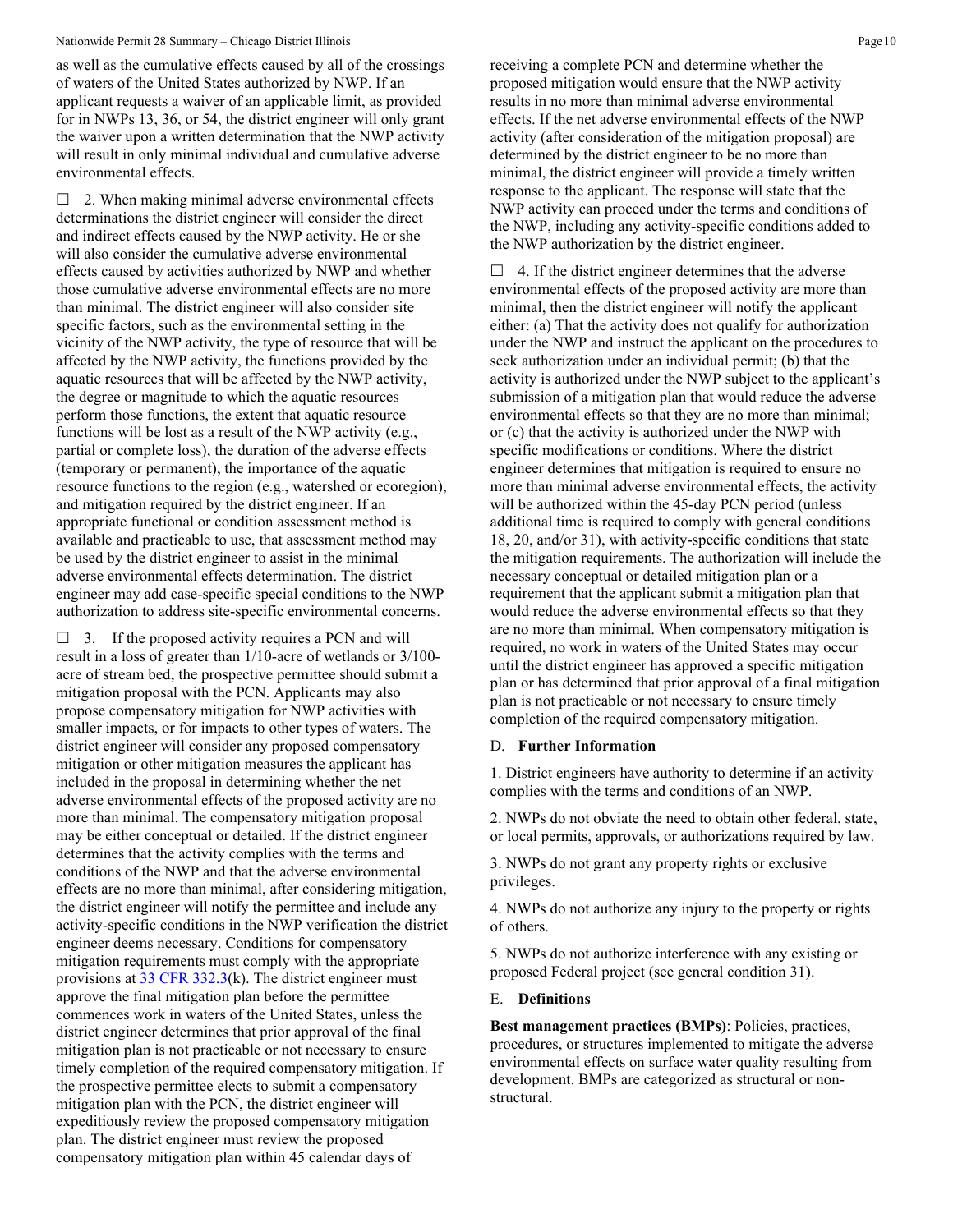#### Nationwide Permit 28 Summary – Chicago District Illinois Page 11

**Compensatory mitigation**: The restoration (re-establishment or rehabilitation), establishment (creation), enhancement, and/or in certain circumstances preservation of aquatic resources for the purposes of offsetting unavoidable adverse impacts which remain after all appropriate and practicable avoidance and minimization has been achieved.

**Currently serviceable**: Useable as is or with some maintenance, but not so degraded as to essentially require reconstruction.

**Direct effects**: Effects that are caused by the activity and occur at the same time and place.

**Discharge**: The term "discharge" means any discharge of dredged or fill material into waters of the United States.

**Ecological reference:** A model used to plan and design an aquatic habitat and riparian area restoration, enhancement, or establishment activity under NWP 27. An ecological reference may be based on the structure, functions, and dynamics of an aquatic habitat type or a riparian area type that currently exists in the region where the proposed NWP 27 activity is located. Alternatively, an ecological reference may be based on a conceptual model for the aquatic habitat type or riparian area type to be restored, enhanced, or established as a result of the proposed NWP 27 activity. An ecological reference takes into account the range of variation of the aquatic habitat type or riparian area type in the region.

**Enhancement**: The manipulation of the physical, chemical, or biological characteristics of an aquatic resource to heighten, intensify, or improve a specific aquatic resource function(s). Enhancement results in the gain of selected aquatic resource function(s), but may also lead to a decline in other aquatic resource function(s). Enhancement does not result in a gain in aquatic resource area.

**Establishment (creation):** The manipulation of the physical, chemical, or biological characteristics present to develop an aquatic resource that did not previously exist at an upland site. Establishment results in a gain in aquatic resource area.

**High Tide Line**: The line of intersection of the land with the water's surface at the maximum height reached by a rising tide. The high tide line may be determined, in the absence of actual data, by a line of oil or scum along shore objects, a more or less continuous deposit of fine shell or debris on the foreshore or berm, other physical markings or characteristics, vegetation lines, tidal gages, or other suitable means that delineate the general height reached by a rising tide. The line encompasses spring high tides and other high tides that occur with periodic frequency but does not include storm surges in which there is a departure from the normal or predicted reach of the tide due to the piling up of water against a coast by strong winds such as those accompanying a hurricane or other intense storm.

**Historic Property**: Any prehistoric or historic district, site (including archaeological site), building, structure, or other object included in, or eligible for inclusion in, the National Register of Historic Places maintained by the Secretary of the Interior. This term includes artifacts, records, and remains that are related to and located within such properties. The term includes properties of traditional religious and cultural importance to an Indian tribe or Native Hawaiian organization and that meet the National Register criteria (36 CFR part 60).

**Independent utility**: A test to determine what constitutes a single and complete non-linear project in the Corps Regulatory Program. A project is considered to have independent utility if it would be constructed absent the construction of other projects in the project area. Portions of a multi-phase project that depend upon other phases of the project do not have independent utility. Phases of a project that would be constructed even if the other phases were not built can be considered as separate single and complete projects with independent utility.

**Indirect effects**: Effects that are caused by the activity and are later in time or farther removed in distance, but are still reasonably foreseeable.

**Loss of waters of the United States**: Waters of the United States that are permanently adversely affected by filling, flooding, excavation, or drainage because of the regulated activity. The loss of stream bed includes the acres of stream bed that are permanently adversely affected by filling or excavation because of the regulated activity. Permanent adverse effects include permanent discharges of dredged or fill material that change an aquatic area to dry land, increase the bottom elevation of a waterbody, or change the use of a waterbody. The acreage of loss of waters of the United States is a threshold measurement of the impact to jurisdictional waters for determining whether a project may qualify for an NWP; it is not a net threshold that is calculated after considering compensatory mitigation that may be used to offset losses of aquatic functions and services. Waters of the United States temporarily filled, flooded, excavated, or drained, but restored to pre-construction contours and elevations after construction, are not included in the measurement of loss of waters of the United States. Impacts resulting from activities that do not require Department of the Army authorization, such as activities eligible for exemptions under section 404(f) of the Clean Water Act, are not considered when calculating the loss of waters of the United States.

**Navigable waters:** Waters subject to section 10 of the Rivers and Harbors Act of 1899. These waters are defined at 33 CFR part 329.

**Non-tidal wetland**: A non-tidal wetland is a wetland that is not subject to the ebb and flow of tidal waters. Non-tidal wetlands contiguous to tidal Start Printed Page 57394waters are located landward of the high tide line (i.e., spring high tide line).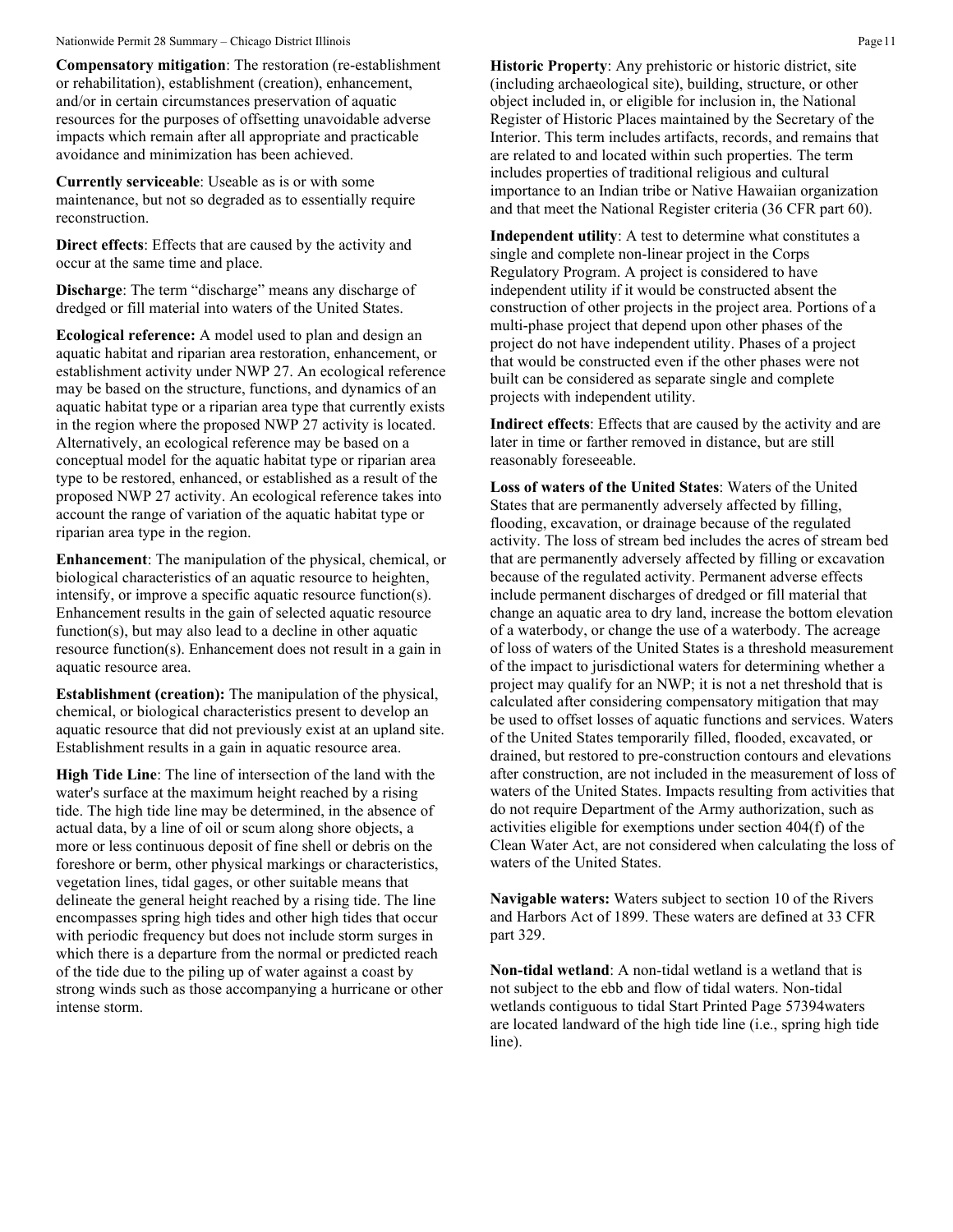## Nationwide Permit 28 Summary – Chicago District Illinois Page 12

**Open water:** For purposes of the NWPs, an open water is any area that in a year with normal patterns of precipitation has water flowing or standing above ground to the extent that an ordinary high water mark can be determined. Aquatic vegetation within the area of flowing or standing water is either non-emergent, sparse, or absent. Vegetated shallows are considered to be open waters. Examples of "open waters" include rivers, streams, lakes, and ponds.

**Ordinary High Water Mark**: The term ordinary high water mark means that line on the shore established by the fluctuations of water and indicated by physical characteristics such as a clear, natural line impressed on the bank, shelving, changes in the character of soil, destruction of terrestrial vegetation, the presence of litter and debris, or other appropriate means that consider the characteristics of the surrounding areas.

**Perennial stream**: A perennial stream has surface water flowing continuously year-round during a typical year.

**Practicable**: Available and capable of being done after taking into consideration cost, existing technology, and logistics in light of overall project purposes.

**Pre-construction notification:** A request submitted by the project proponent to the Corps for confirmation that a particular activity is authorized by nationwide permit. The request may be a permit application, letter, or similar document that includes information about the proposed work and its anticipated environmental effects. Pre-construction notification may be required by the terms and conditions of a nationwide permit, or by regional conditions. A preconstruction notification may be voluntarily submitted in cases where pre-construction notification is not required and the project proponent wants confirmation that the activity is authorized by nationwide permit.

**Preservation**: The removal of a threat to, or preventing the decline of, aquatic resources by an action in or near those aquatic resources. This term includes activities commonly associated with the protection and maintenance of aquatic resources through the implementation of appropriate legal and physical mechanisms. Preservation does not result in a gain of aquatic resource area or functions.

**Re-establishment**: The manipulation of the physical, chemical, or biological characteristics of a site with the goal of returning natural/historic functions to a former aquatic resource. Re-establishment results in rebuilding a former aquatic resource and results in a gain in aquatic resource area and functions.

**Rehabilitation**: The manipulation of the physical, chemical, or biological characteristics of a site with the goal of repairing natural/historic functions to a degraded aquatic resource. Rehabilitation results in a gain in aquatic resource function, but does not result in a gain in aquatic resource area.

**Restoration**: The manipulation of the physical, chemical, or biological characteristics of a site with the goal of returning natural/historic functions to a former or degraded aquatic resource. For the purpose of tracking net gains in aquatic resource area, restoration is divided into two categories: Reestablishment and rehabilitation.

**Riffle and pool complex**: Riffle and pool complexes are special aquatic sites under the 404(b)(1) Guidelines. Riffle and pool complexes sometimes characterize steep gradient sections of streams. Such stream sections are recognizable by their hydraulic characteristics. The rapid movement of water over a course substrate in riffles results in a rough flow, a turbulent surface, and high dissolved oxygen levels in the water. Pools are deeper areas associated with riffles. A slower stream velocity, a streaming flow, a smooth surface, and a finer substrate characterize pools.

**Riparian areas**: Riparian areas are lands next to streams, lakes, and estuarine-marine shorelines. Riparian areas are transitional between terrestrial and aquatic ecosystems, through which surface and subsurface hydrology connects riverine, lacustrine, estuarine, and marine waters with their adjacent wetlands, non-wetland waters, or uplands. Riparian areas provide a variety of ecological functions and services and help improve or maintain local water quality. (See general condition 23.)

**Shellfish seeding**: The placement of shellfish seed and/or suitable substrate to increase shellfish production. Shellfish seed consists of immature individual shellfish or individual shellfish attached to shells or shell fragments (i.e., spat on shell). Suitable substrate may consist of shellfish shells, shell fragments, or other appropriate materials placed into waters for shellfish habitat.

**Single and complete linear project:** A linear project is a project constructed for the purpose of getting people, goods, or services from a point of origin to a terminal point, which often involves multiple crossings of one or more waterbodies at separate and distant locations. The term "single and complete project" is defined as that portion of the total linear project proposed or accomplished by one owner/developer or partnership or other association of owners/developers that includes all crossings of a single water of the United States (i.e., a single waterbody) at a specific location. For linear projects crossing a single or multiple waterbodies several times at separate and distant locations, each crossing is considered a single and complete project for purposes of NWP authorization. However, individual channels in a braided stream or river, or individual arms of a large, irregularly shaped wetland or lake, etc., are not separate waterbodies, and crossings of such features cannot be considered separately.

**Single and complete non-linear project**: For non-linear projects, the term "single and complete project" is defined at 33 CFR 330.2(i) as the total project proposed or accomplished by one owner/developer or partnership or other association of owners/developers. A single and complete non-linear project must have independent utility (see definition of "independent utility"). Single and complete non-linear projects may not be "piecemealed" to avoid the limits in an NWP authorization.

**Stormwater management:** Stormwater management is the mechanism for controlling stormwater runoff for the purposes of reducing downstream erosion, water quality degradation, and flooding and mitigating the adverse effects of changes in land use on the aquatic environment.